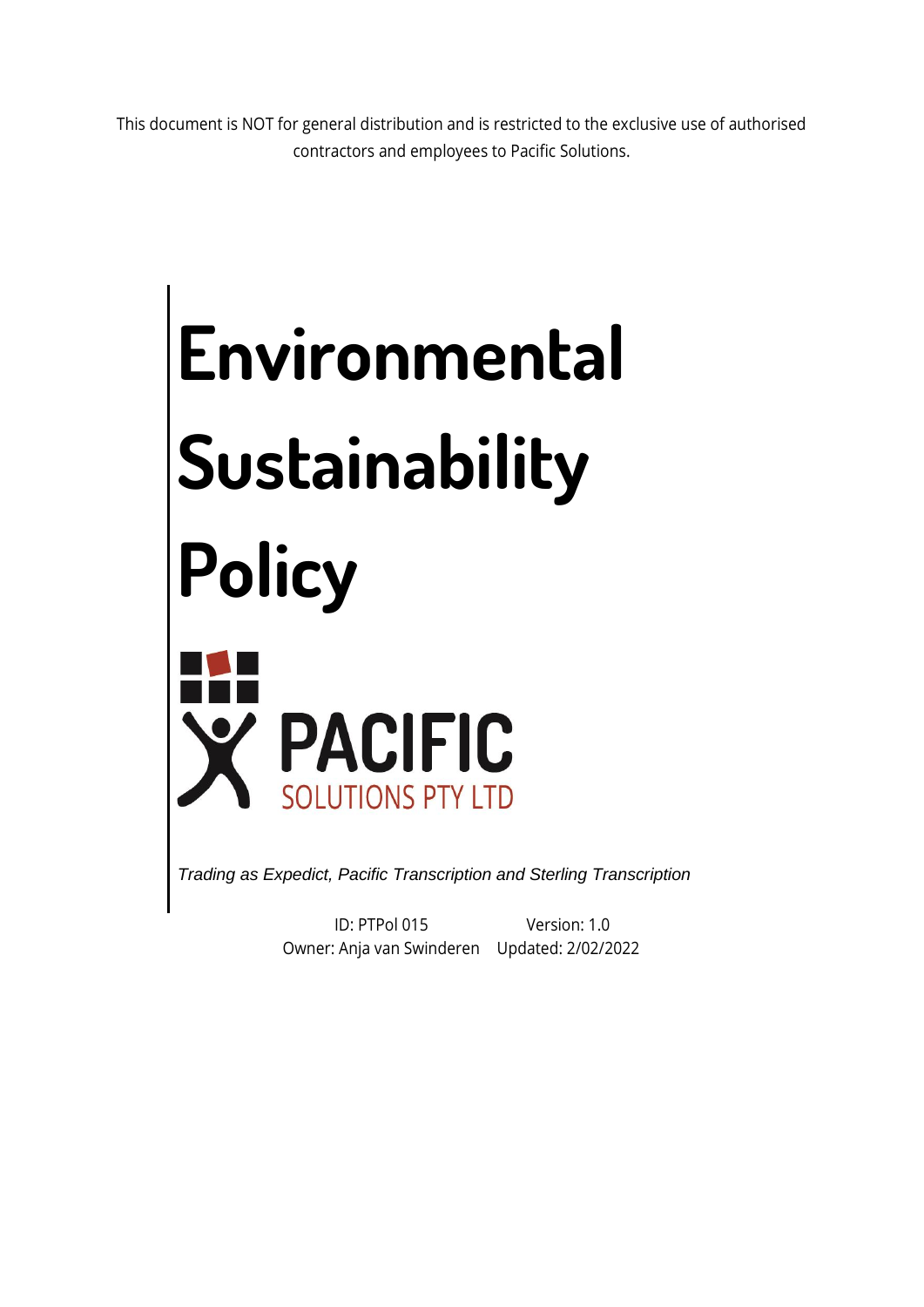## **1 Introduction**

The earth's environment is under severe stress from uncontrolled human activity, threatening the survival of our society and the performance of Pacific's mission.

Pacific Solutions Pty Ltd trading as Pacific Transcription, Sterling Transcription, and Expedict (Pacific) accepts that it must work to preserve the environmental sustainability of the planet, at all levels of its operations – in its own practice, as a participant in a community of practice, and as a participant in the Australian social discourse.

Pacific aspires to minimise its impact on our environment and maximise the effective use of resources. We strive to achieve this by increasing communication and awareness of our efforts in accordance with this policy and fostering responsible environmental behaviour amongst all employees and contractors.

This Environmental Sustainability Policy aims to integrate a philosophy of sustainable development into all of Pacific's activities and to establish and promote sound environmental practice in our operations.

# **2 Policy**

Pacific commits itself to minimising its impact on our environment through

- Providing a safe and healthful workplace
- Having an environmentally sustainable aware culture
- Being an environmentally responsible neighbour in our community
- Conserving natural resources by reusing and recycling
- Using, in our own operations, processes that do not adversely affect the environment
- Ensuring the responsible use of energy throughout the organisation
- Conducting internal audits of the implementation of this policy
- Enhancing awareness among our employees educating and motivating them to act in an environmentally responsible manner.

## **3 Responsibilities**

It shall be the responsibility of Management to establish and maintain policies and procedures and to bring these procedures into effect.

It shall be the responsibility of the Managing Director to ensure implementation of these policies and procedures.

#### **Procedures**

- 1. Pacific will develop guidelines for staff and contractors to adopt sound environmental work practices.
- 2. Pacific will act responsibly to correct incidents or conditions that endanger health, safety, or the environment. It will promptly report any such incidents to the relevant authorities, and inform affected parties as appropriate.
- 3. Pacific will use reasonable endeavours to reuse and recycle materials, purchase recycled materials, and use recyclable packaging and other materials.

| ID:                                                                                                                                                | PTPol 015 | Title: | Environmental Sustainability Policy | Released:               | 08/02/21 |       | <b>Updated:</b> 2/02/2022 |  |  |  |  |
|----------------------------------------------------------------------------------------------------------------------------------------------------|-----------|--------|-------------------------------------|-------------------------|----------|-------|---------------------------|--|--|--|--|
| $\mid$ Version: $\mid$ 1.0 $\mid$                                                                                                                  |           | Owner: | Anja van Swinderen                  | Originally released by: | AvS      | Page: | $2$ of $3$                |  |  |  |  |
| This document is NOT for general distribution and is restricted to the exclusive use of authorised contractors and employees to Pacific Solutions. |           |        |                                     |                         |          |       |                           |  |  |  |  |